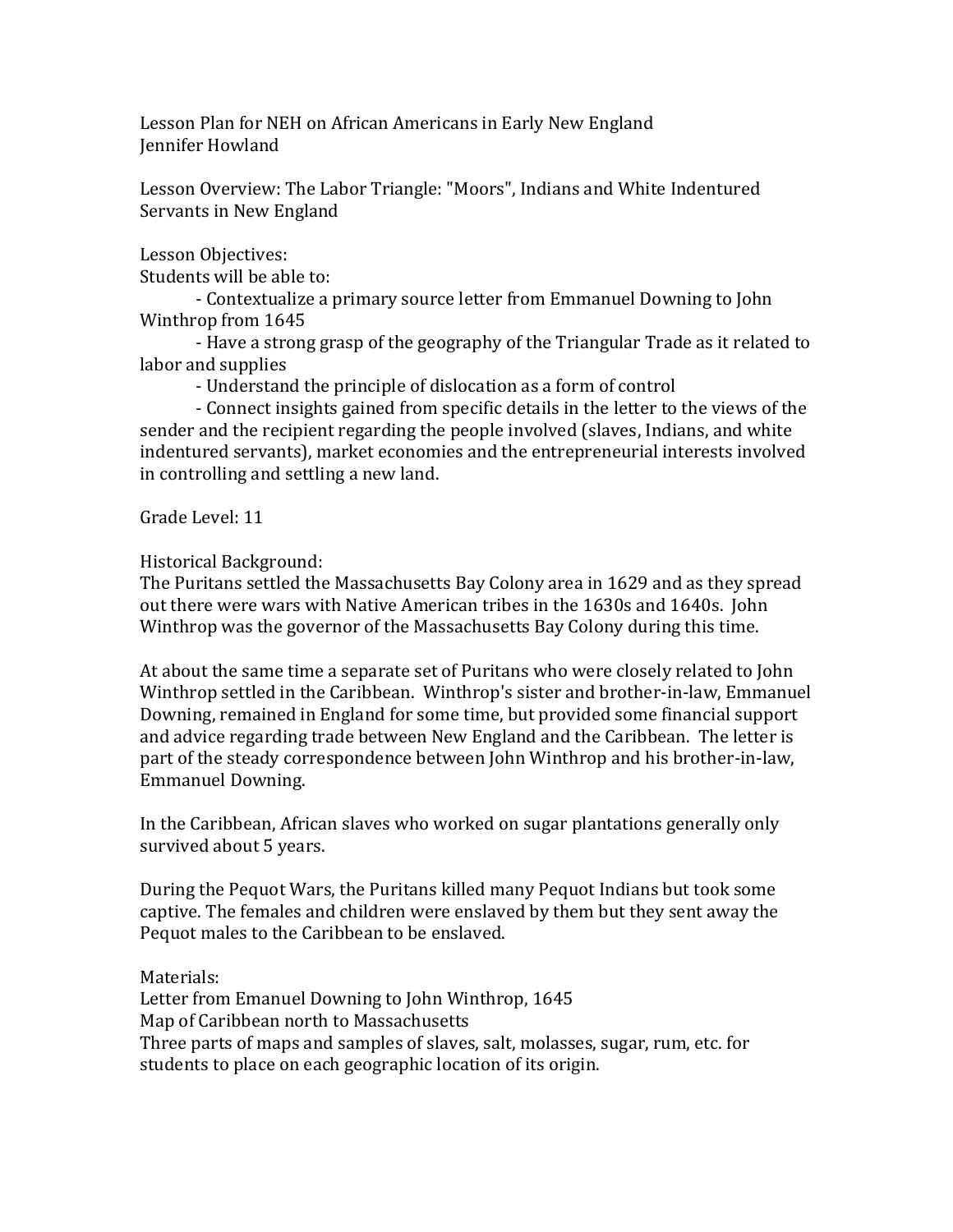Procedures:

- Give background setting of Puritan England circa 1645, the political and religious status of John Winthrop, and his relationship with Emanuel Downing.

- Using three parts of maps of the Caribbean, the East Coast of North America, and West Africa, have students take samples and representative pictures of slaves, salt, molasses, sugar, rum, etc. and place them in their correct place of geographic origin.

- Define terms like "Moors", "Pequots", pillage, laden, etc.

- Share reading of the letter aloud and slowly.

- Guide a student discussion of their impressions of the letter, and have them consider the following questions:

- What were Emmanuel Downing's assumptions about slaves? About Indians? About people in the Massachusetts Bay Colony?

- Why did Emmanuel Downing write this letter? What was he proposing?

- What were Downing's interests in this matter? What does he believe are the interests of the Massachusetts Bay Colony?

- How was "dislocation" being used as a tool of control?

- Why did Emmanuel Downing not want to use white indentured servants in New England?

- What was Downing suggesting that New England trade with the Caribbean?

- What did Downing claim would reduce the risk of the cost of the slaves?

- How did Downing feel about the Puritans of New England going to war with the Native Americans in the region?

- How would the institution of slavery affect the ability of indentured servants and free laborers to compete?

Assessments and Extensions:

Students will write an in-class essay on the following prompt: discuss how "dislocation" could be used to control indigenous people and slaves in New England in the 17th century.

## Extension:

In the late 18th century as New England states gradually emancipated the slaves, we can return to this lesson and get a layered look at the conditions and effects of being freed.

We will again visit many of the same questions when we read the antebellum period of the 19th century and the competing interests of free labor and slave-owners.